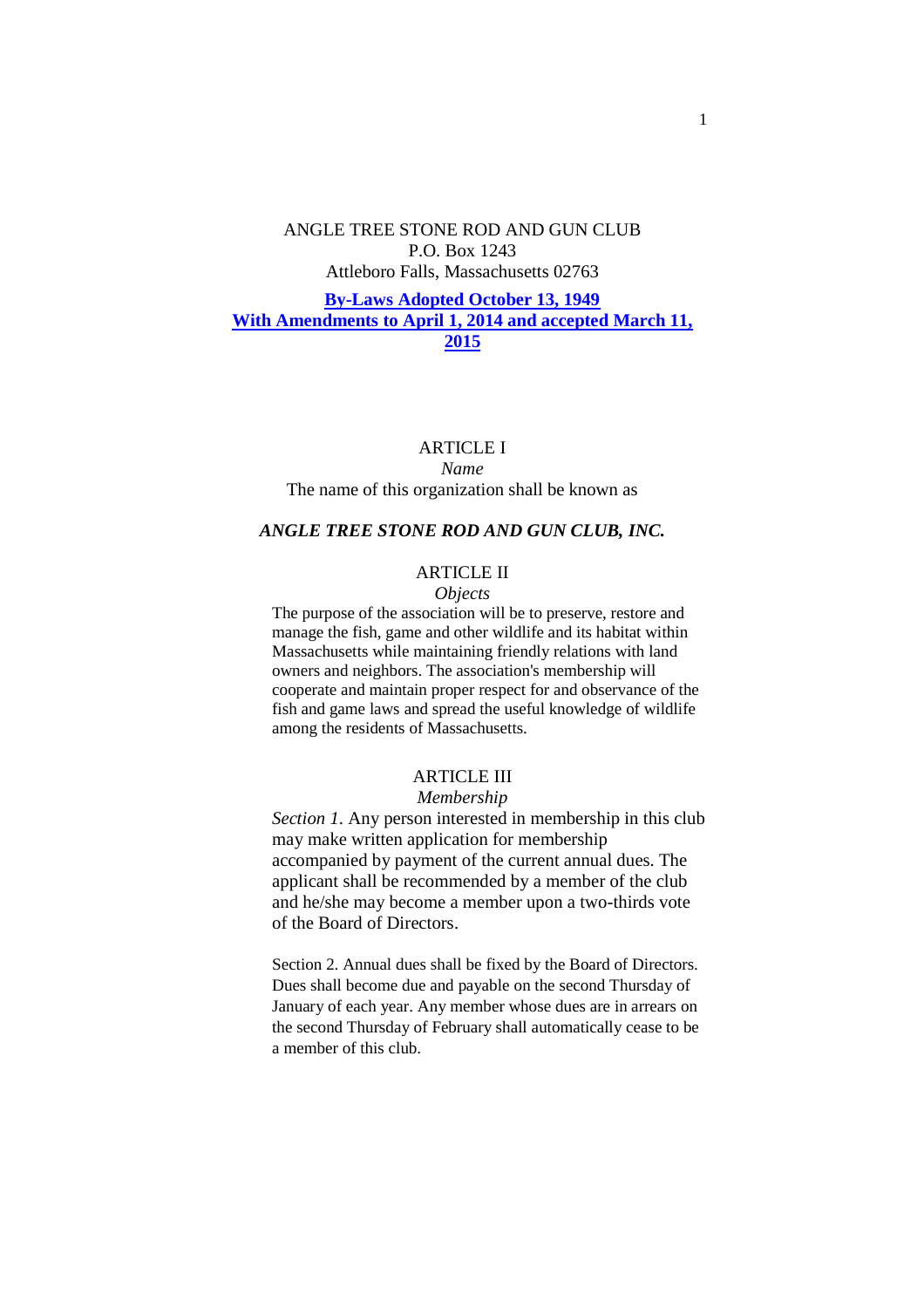#### ARTICLE IV *Fiscal year and Meetings*

Section 1. Fiscal Year: Except as otherwise provided by the Board of Directors, the fiscal year shall be the calendar year.

Section 2. Meetings: The Annual Meeting of the club shall be held at the clubhouse NorthAttleborough, Massachusetts on the second Wednesday of December of each calendar year at eight o'clock in the evening. Once the Annual Meeting has been called to order the general order of business shall be suspended until the completion of the election process. A quorum of 20 is required for the election process. The meeting Chairman shall open the nomination to the floor and at the close of nominations a ballot shall be created and the election will take place. Upon completion of the elections the Chairman will resume the Annual Meeting and the general order of business will take place. Quarterly meetings may be held at the clubhouse, or such place as the Board of Directors may determine, on the second Wednesday of March, June and September. The President may call a special meeting, or in his/her absence the Vice-President, or by the Board of Directors upon written application of a minimum of ten (10) members.

Section 3. Notices: Members shall be notified of the Annual, Quarterly and Special club meetings.

Section 4. Quorum: Twenty (20) members shall constitute a quorum for the transaction of business at a meeting.

Section 5. Right to Vote: Each member shall have one (1) vote at all meetings. Members may vote either in person or by written proxy.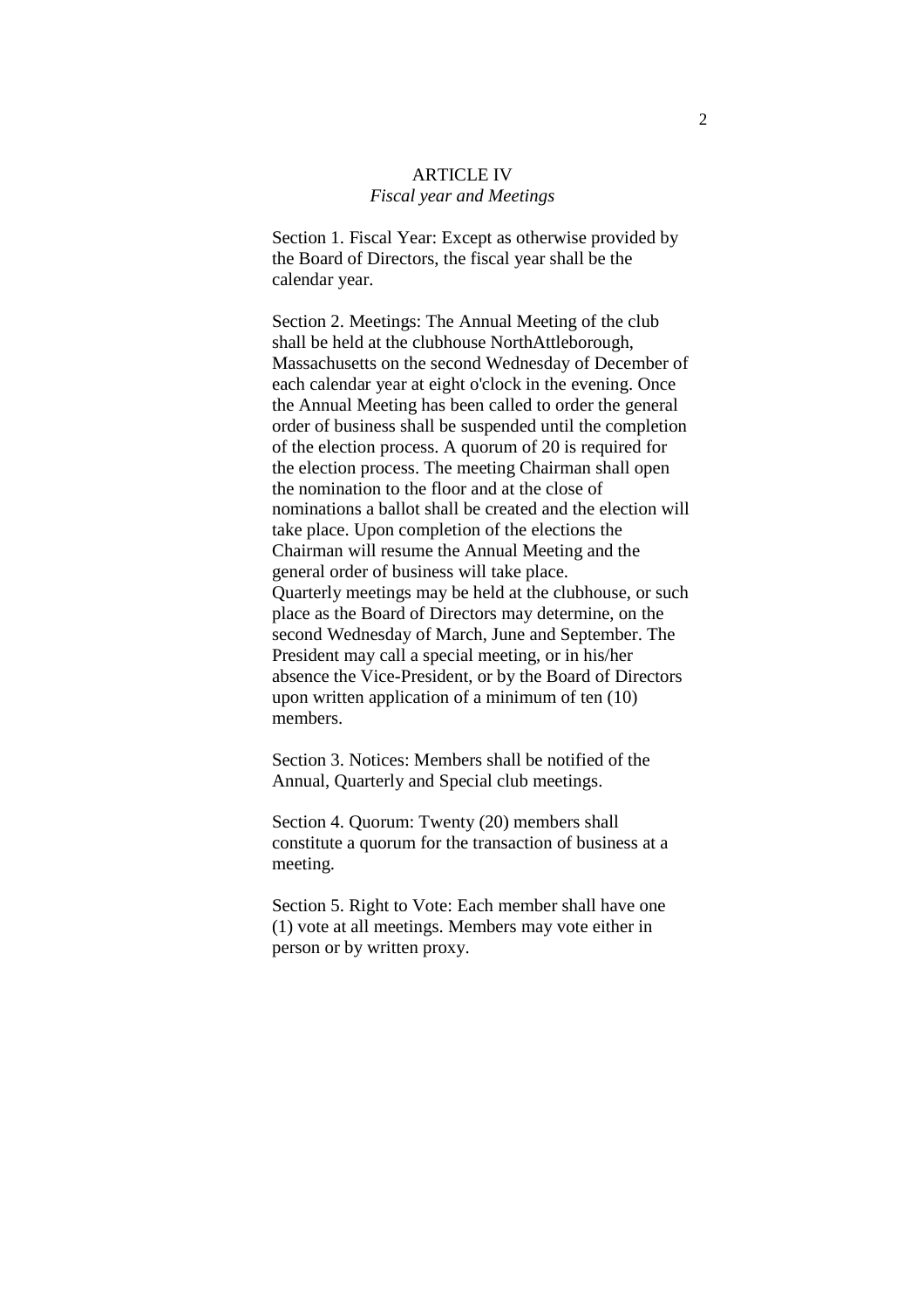#### ARTICLE V *Board of Directors*

Section 1: The Board of Directors shall consist of fifteen (15) members. A Secretary, Treasurer, Financial Secretary to be voted in by the membership at the club's Annual Meeting for a term of one (1) year. Every year four (4) Board Members will be voted in by the membership at the Annual Meeting for a term of three (3) years. Each Director shall hold office until his/her successor has been elected and qualified. The Board of Directors shall have the management and control of the business and property of the club.

Section 2: Meetings: The Board of Directors shall hold an annual meeting immediately following the Annual Meeting of the club to elect a President and Vice-President. The Board shall hold regular monthly meetings from January to November each year. Special meetings may be held at the call of the President or a majority of the Board.

Section 3: Quorum: Except as otherwise provided in these By-Laws, eight (8) Directors shall constitute a quorum for the transaction of business.

Section 4: Powers of the Board of Directors: The Board of Directors shall have the following authority: (a)To manage and govern the affairs of the club (b)To make and authorize the execution of contracts to further the purposes of the club, provide that the conveyance of any Real Estate shall be subject to the approval of a majority of the club membership excepting a one-time exclusion to the aforementioned By-Law is granted to the Board of Directors to sell the land located in Attleborough, provided a majority of the Board of Directors approves. (Note: All buildings and grounds that constitute A.T.S.R.G, as we know it, are located in North Attleborough.)

(c) To establish rules and regulations for the governing of the club, not to conflict with these By-Laws. (d)To fix all dues and charges not herein specified. (e)To suspend or expel by a majority vote of the entire Board of Directors, any member of the club whose conduct is detrimental to the best interests of the club, provided that prior to such vote the member whose conduct is questioned shall be granted a hearing before the Board of Directors.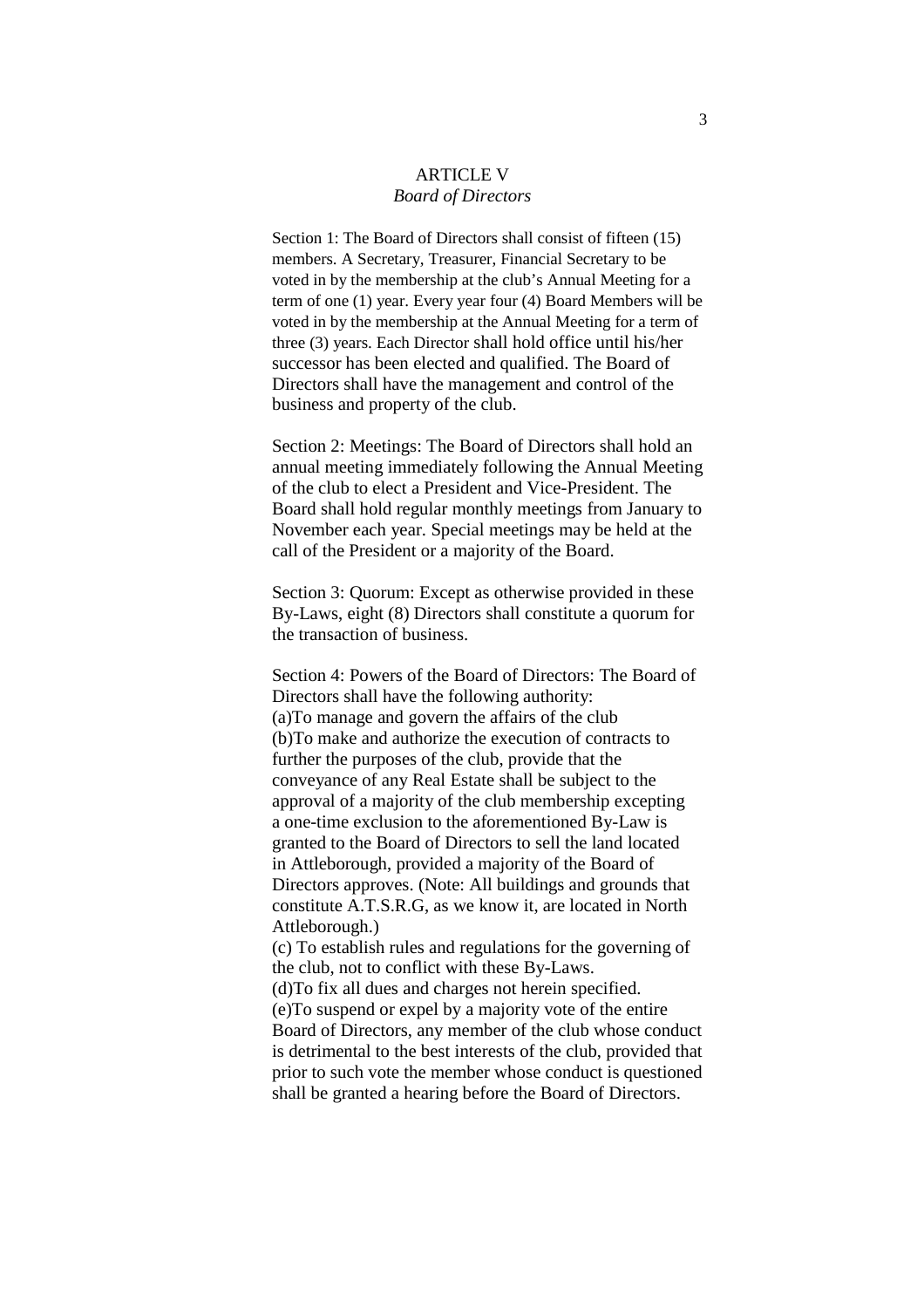(f) Except as hereinafter provided, to appoint the Chairperson of all committees and define his/her powers and duties.

# ARTICLE VI *Officers*

Section 1: The officers shall be a President, Vice-President, Treasurer, Secretary, Financial Secretary and any such other officers and agents the Board of Directors may, in their discretion, from time to time appoint. The Secretary, Treasurer and Financial Secretary shall be elected by ballot by the members of the club at the Annual Meeting. The President and the Vice-President shall be elected by ballot by the Board of Directors at a meeting immediately following the Annual Meeting from the members of the Board of Directors. Each officer shall hold office for one year until a successor has been elected and qualified.

## ARTICLE VII *Duties of the Officers*

Section 1: The President: The President shall preside at all meetings of the members and of the Board of Directors. The office shall also exercise and perform such other powers and duties as may properly belong to his/her office or as may be assigned to him/her by these By-Laws or from time to time by the Board of Directors.

Section 2: The Vice-President: The Vice-President shall have, exercise and perform such powers and duties as may be assigned to him/her from time to time by the Board of Directors. In the absence, disability or failure of the President to act, the Vise-President shall exercise and perform the duties of the President.

Section 3: The Treasurer: The Treasurer shall receive all moneys of the club and shall deposit them in the name of the club in such depositories as may be appointed from time to time by the Board of Directors. The Treasurer shall have custody of all deeds, financial records and other important papers of the club. He/she shall keep the accounts of the club which shall be at all times open inspection by the Board of Directors. The Treasurer shall submit written statements to the Board of Directors as required and shall also submit a financial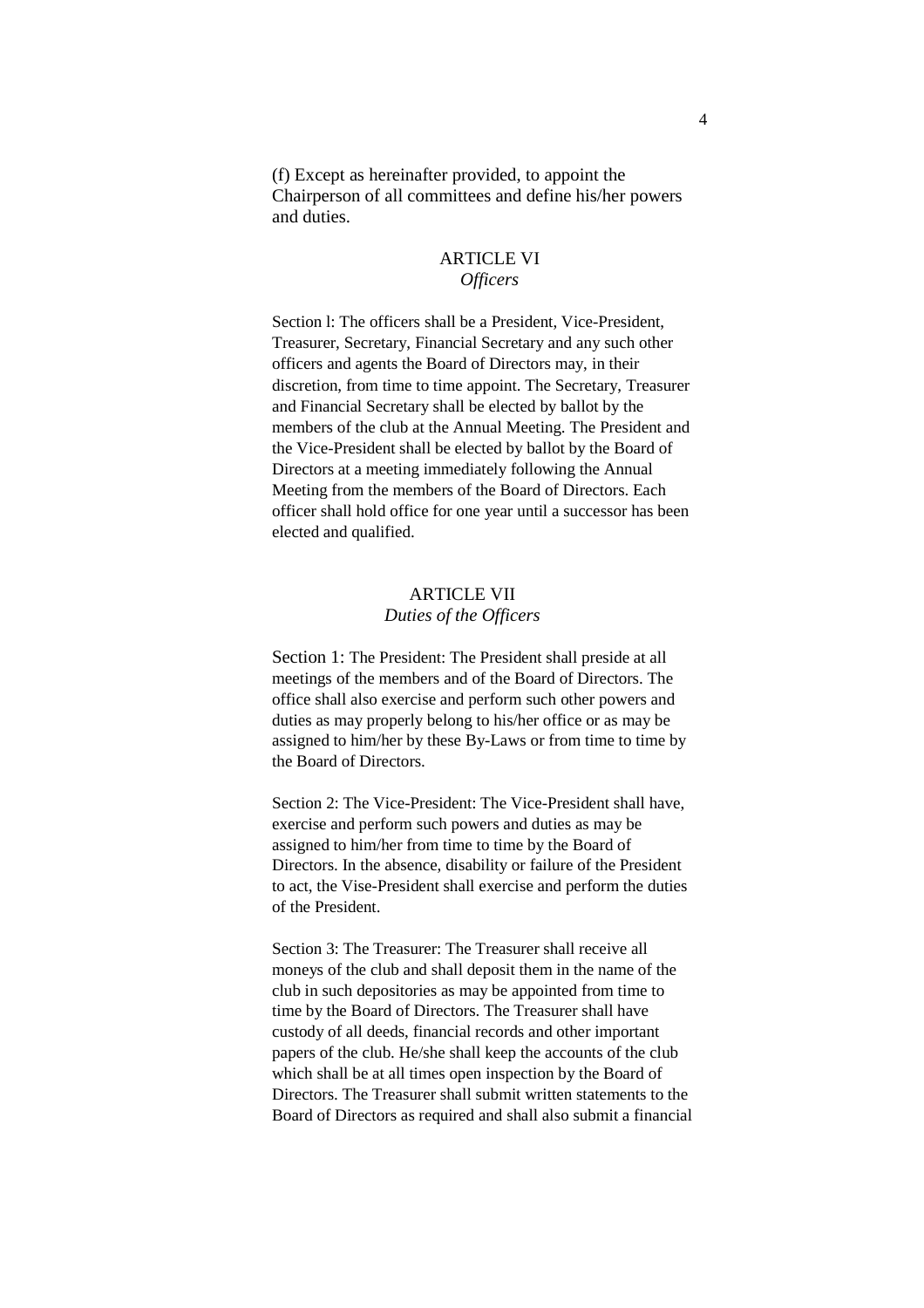statement at the Annual Meeting of the club. The Treasurer shall give bond for the faithful discharge of these duties in such form, in such amount and with such sureties as the Board of Directors shall require. The cost of the Treasurer's bond shall be borne by the club.

Section 4: The Secretary: The Secretary shall keep accurate records of the meetings of the club and Board of Directors. The Secretary shall send out all notices of meetings of the club and of the Board of Directors as required by these By-Laws.

Section 5: The Financial Secretary: The Financial Secretary shall collect all dues and other charges of the membership at the direction of the Board of Directors and shall send out all bills and shall turn in all funds to the Treasurer each month upon proper receipt of the same. The Financial Secretary shall notify the Board of Directors of any member whose dues are in arrears on the second Thursday of February of each year. He/she shall keep an accurate list of all members.

Section 6: Whenever an officer or a member of the Board of Directors does not attend three (3) consecutive duly called meetings of the Board of Directors without reasonable cause therefore, shall be ordered to attend the next regular meeting of the Board of Directors to explain his/her absences. Unless he/she attend as ordered or advances an excuse for their absence which is acceptable to the Board of Directors shall proceed immediately to fill the office according to the By-Laws.

# **ARTICLE VIII** *Committees*

Section 1: Regular Standing Committees: The regular standing committees of the club shall be as follows: Executive, Budget, House, Grounds, Clay Bird, Pistol, Rifle, Archery, Entertainment, Membership and Nominating. The Board of Directors shall annually appoint, for a term of one (1) year, the chairman of the various standing committees. The Board may appoint from time to time other special committees not herein provided for as they may deem appropriate. Each committee shall be subject, at all times, to the direction of the Board of Directors. No committee shall incur indebtedness or obligate the club for any sum in excess of \$100 without prior approval of the Board of Directors.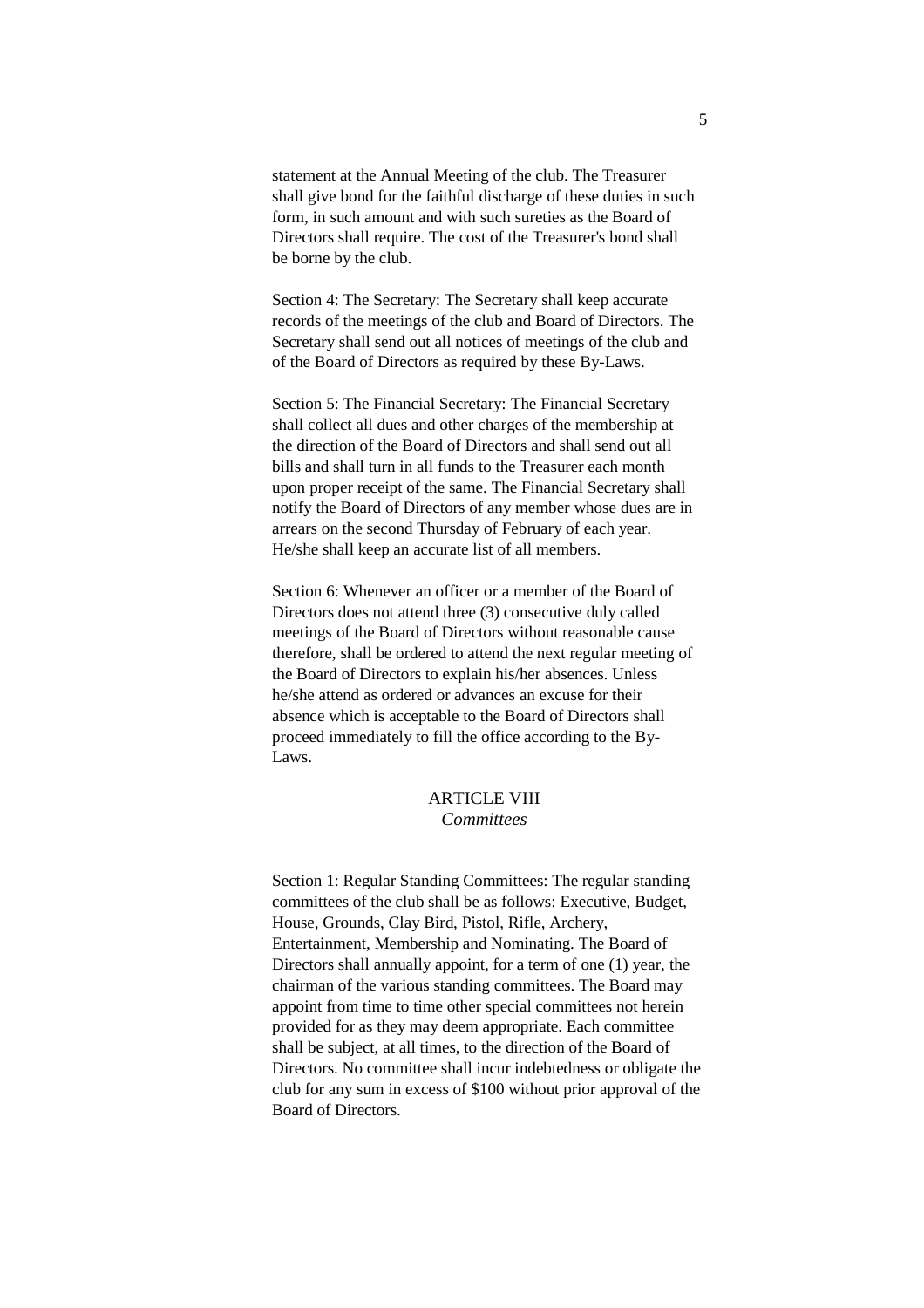Section 2: The powers and duties of the regular standing committees, except as the same may from time to time be added to or altered by the Board of Directors shall be as follows:

*Executive Committee*: A committee of five (5) members consisting of the President, Vice-President and three (3) other directors that shall advise and assist the Board of Directors in managing the administrative affairs of the club and generally supervise the work of the other regular standing committees. The Executive Committee shall have charge of all activities for the raising of funds for the club and shall approve all bills in writing prior to payment. It shall from time to time suggest and recommend to the Board of Directors rules and regulations for the governing of the club.

*Budget Committee*: A committee of not less than three (3) members including the Treasurer and not less than two (2) Directors that shall prepare and submit to the Board of Directors prior to the second Thursday of January in each year, a budget for the club for the current calendar year.

*House Committee:* A committee of not less than three (3) members, which shall supervise the use, care and maintenance of the clubhouse and other buildings on the property as well as the tangible personal property therein.

*Range Committees*: A committee of not less than three (3) members per committee, which shall regulate the use of the ranges and promote and supervise rifle, pistol, archery, skeet and trap shooting.

*Entertainment Committee*: A committee of not less than three (3) members which shall promote and supervise, except as otherwise provided herein, all entertainment and other social activities of the club. At the regular January meeting each year the committee shall present a program for the ensuing year.

*Membership Committee*: A committee of not less than three (3) members which shall be in charge of securing members for the club. The committee shall investigate all applications for membership and recommend action thereon to the Board of **Directors**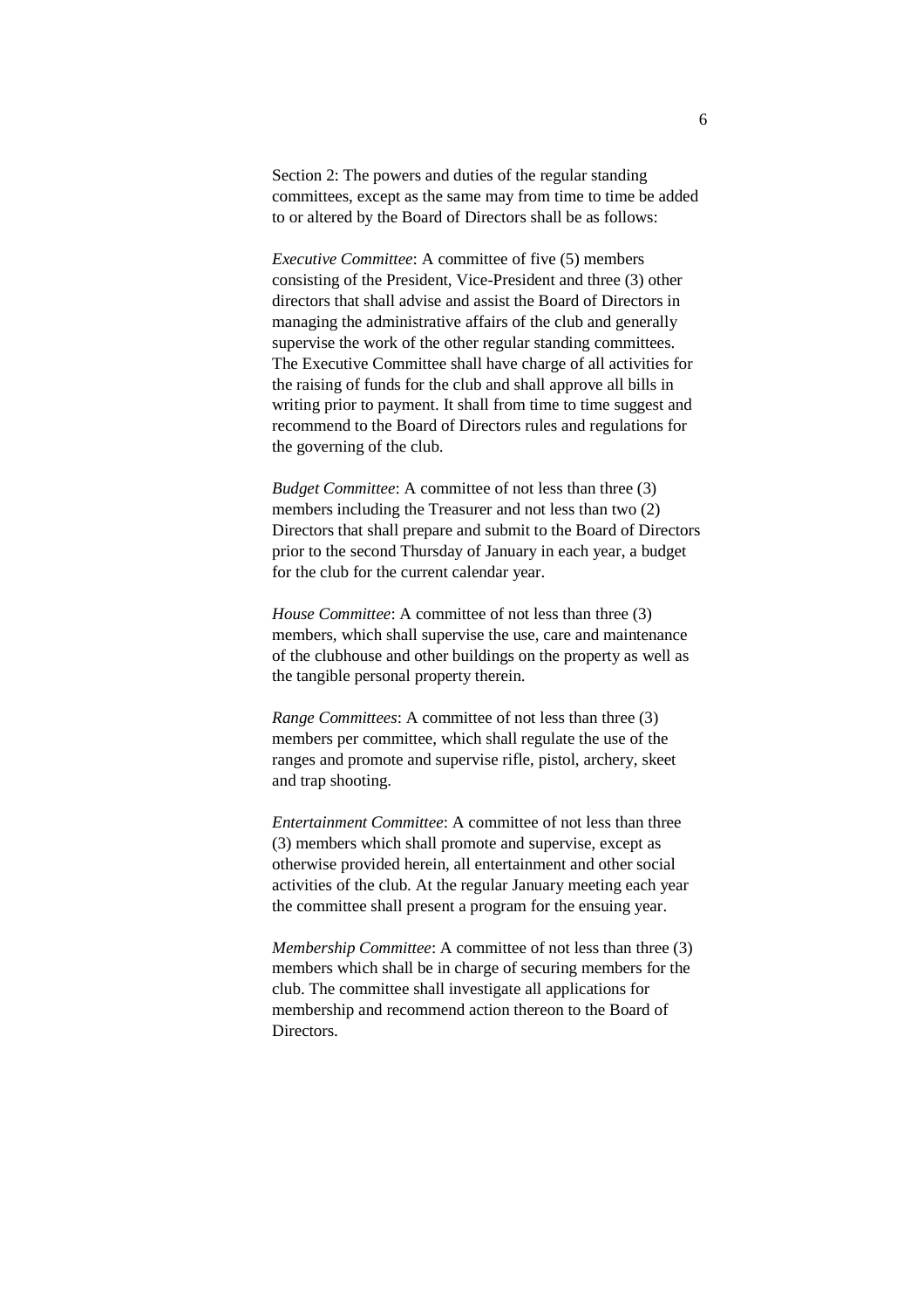*Nominating Committee*: A committee of not less than three (3) members shall notify the BOD at the November meeting and post in the clubhouse the nominations for the offices of Secretary, Treasurer, Financial Secretary and Directors to be elected at the Annual Meeting of the club

#### ARTICLE IX *Vacancies*

A vacancy in any office including a vacancy in the Board of Directors, shall be filled by the Board of directors for the un-expired term.

# ARTICLE X *Execution of Contracts, Etc.*

All deeds, transfers, contracts, bonds and promissory notes shall be signed by the President and Treasurer unless in a particular case the Board of Directors shall otherwise order or provide.

## ARTICLE XI

*Signing of Checks*

All checks, drafts and orders for the payment of money made, acknowledged or endorsed by the club shall be signed by the

Treasurer, or by such other officer or agent as the Board of Directors may generally or in particular case order or provide. In depositing checks, drafts of orders for payment of money to the credit of the club, a rubber stamp may be used in endorsing the same for deposit.

### ARTICLE XII *Audit of Books*

There shall be an audit of the books at the end of the fiscal year and at such other times as the Board of Directors may require.